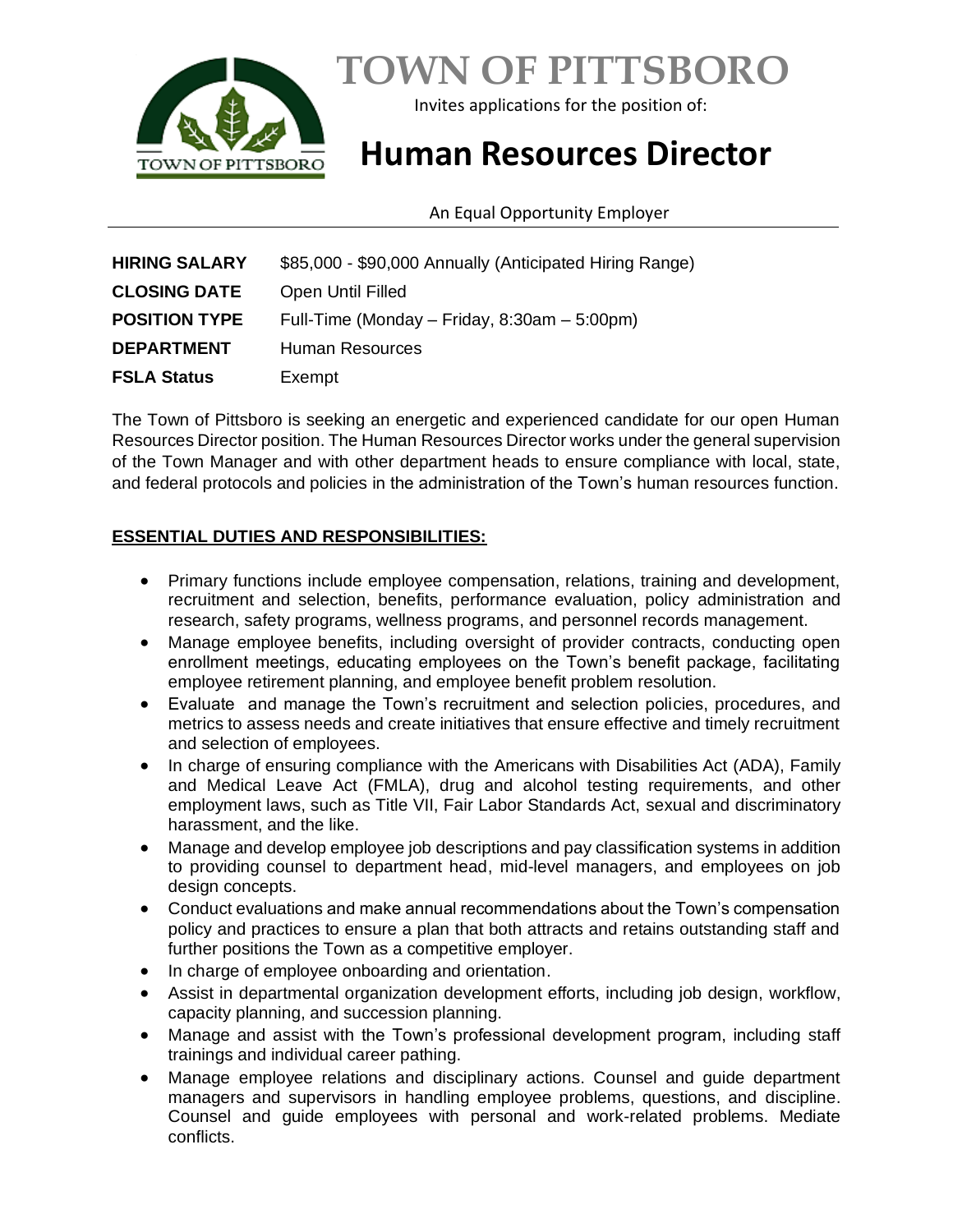- Develop and maintain human resource and personnel policies and programs.
- Perform professional work serving as the official custodian of employee records including personnel actions and performance reviews.
- Serve as an essential employee in the Town's response to emergency and crisis situations.
- Perform other duties as assigned.

#### **KNOWLEDGE, SKILLS, AND ABILITIES:**

- General knowledge of the municipal government organizations, their function, operations, and departments.
- Considerable knowledge of the theory, principles, and practices of human resource management in the public sector.
- Ability to acquire and apply knowledge of the municipal policies, procedures, and services; ability to interpret municipal policies.
- Thorough knowledge of North Carolina General Statutes, and of local ordinances and regulations governing the responsibilities of human resources.
- Skill in working independently and exercising sound judgment in making decisions in conformance with laws, regulations, and policies without supervision.
- Skill in meeting established deadlines.
- Maintain and encourage the value of a diverse workforce, and dedication to ensuring equal opportunity in all aspects of employment.
- Considerable knowledge of the trends and modern concepts being implemented in the human resources field.
- Ability to develop long-term plans and goals for the human resources programs.
- Ability to establish and maintain effective working relationships with other officials, department heads, employees, and the public.
- Ability to be innovative and creative in designing new programs, proposing policy changes, and recommending motivational and organizational development to managers.
- Skill in the ability to maintain confidentiality on employee matters and employee-related assignments.
- Skill in establishing and maintaining effective work relationships with vendors, management, government officials, department heads, and other employees.
- Skill in communicating and presenting ideas effectively in oral and written forms.
- Skill in internal customer service excellence and collaborative conflict resolution.
- Ability to gather and analyze facts on a variety of subjects matters and to assemble and present concise reports and presentations.
- Thorough knowledge of office administrative practices and procedures, and the principles of vocabulary, grammar, spelling and composition.
- Skill in the use of office technology, computer equipment with working knowledge of Microsoft Office 365.

### **QUALIFICATIONS: EDUCATION, EXPERIENCE AND OTHER REQUIREMENTS:**